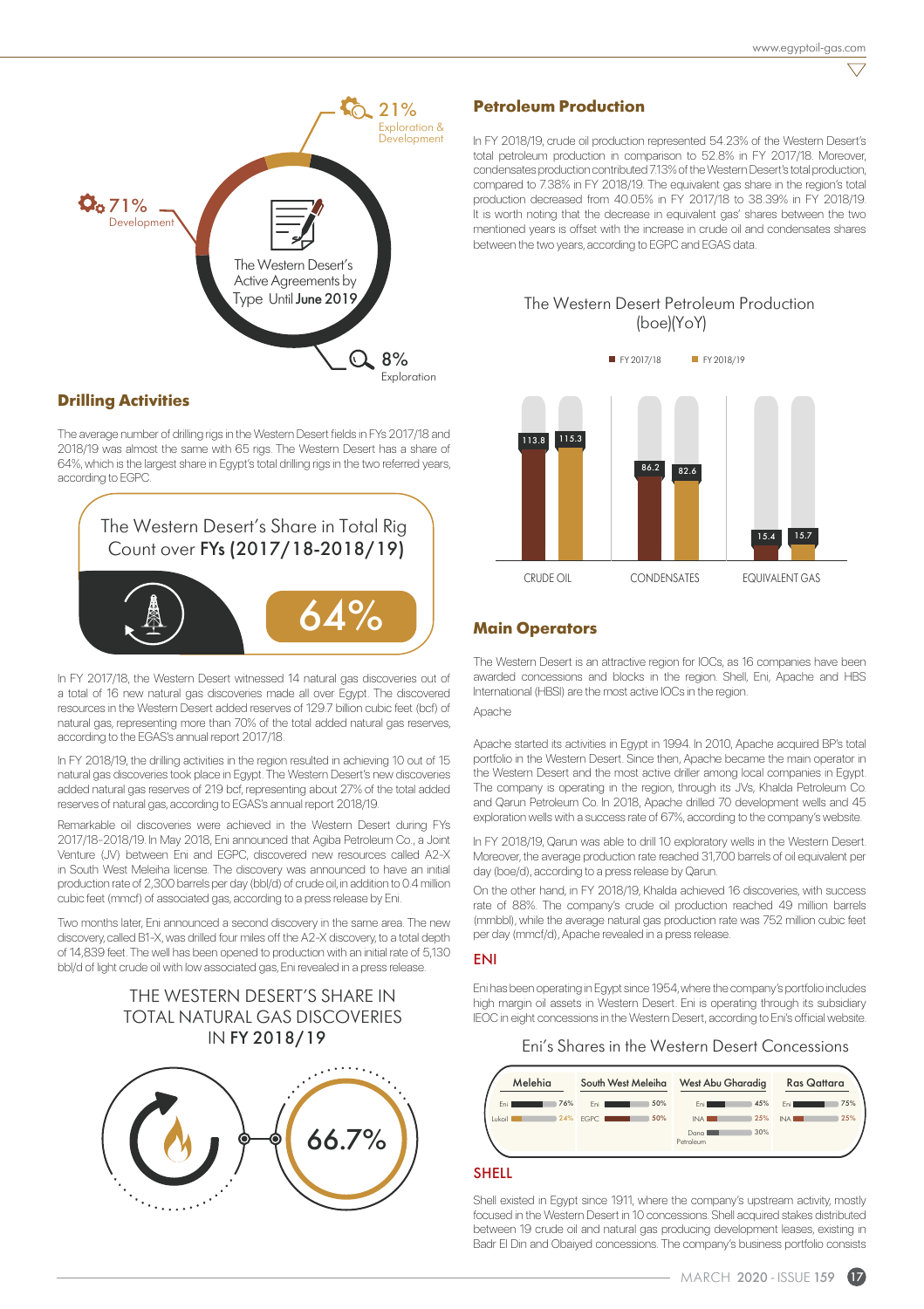of four exploration concessions, which are in North East Abu El Gharadig, West Sitra, Bed 1 gas, and the West Alam El Shawish concessions, according to Shell's official website

Shell has been operating since the 1980s through Badr El Din Petroleum Company (BAPETCO), a JV with EGPC. BAPETCO is in charge of developing Shell's fields in the Western Desert. In FY 2018/19, BAPETCO's production levels from the Western Desert fields reached over 124,000 boe/d. In addition, the company has seven active rigs, which supported the drilling of 53 wells in the same year, according to a press release by BAPETCO.

# HBS INTERNATIONAL

HBSI has been operating in Egypt since 1997. The company acquires five concessions in the Western Desert. HBSI's asset portfolio includes development and production leases in the South Dabaa and Ghazalat concessions as well as three new exploration leases in North Ghazalat, South West Alamein, and Halif concessions, the Minister of Petroleum and Mineral Resources, Eng. Tarek El Molla, announced in January 2018.

### **Main Fields**

Over the past decades, many productive crude oil and natural gas fields have been discovered in the Western Desert. Razzak field is considered one of the oldest oil fields in the Western Desert as its discovery dates back to the 1970s. On the other hand, Abu Gharadig field is marked as the first gas field in the Western Desert.

### MAIN CRUDE OIL FIELDS

The Western Desert has many discovered oil fields such as: Khalda, El Rizzak, Sitra and Rosa North fields in addition to other significant fields.

## 1) THE MELEIHA

In 1972, the Meleiha field was discovered by Western Desert Operating Petroleum Co. (WEPCO) when the company drilled its first well Meleiha-1x. The field covers an area of about 100 km2 and lies in the northern part of the Western Desert, about 60 km south off Matruh City.

In 1978, Agiba was granted the Meleiha concession which covers an area of 1600 km2. In 2011, Agiba successfully drilled a new exploratory well, Zarif-1X, South Meleiha with an investment cost of \$3 million. In 2018, Eni engaged in South West Meleiha oil discoveries, through its subsidiary IEOC, according to Eni's website.

# 2) THE QARUN

The Qarun field is located around 70 km southwest of Cairo. The Qarun field was brought on stream in November 1995, with an average initial production rate of 3,500 bbl/d. In May 1997, Qarun succeeded to complete the permanent facilities and put the field on production with an average production rate of 38,000 bbl/d. In 2010, production facilities in Qarun field were expanded to increase the field's capacity to 66,000 bbl/d. , according to Qarun's website.

## 3) BADR EL DIN

In 1986, Shell succeeded to discover an oil and gas accumulation called Badr El Din field (BED). BAPETCO was initially formed to develop and operate BED-1, Shell's first discovery in the field. The developments of the BED concession led to two significant natural gas discoveries at the BED-2 and BED-3 in the late 1980s, stated by BAPTCO's website.



## 4) THE SOUTH GHAZALAT

The South Ghazalat field is located in the Western Desert in the Abu Gharadig basin. In late 2018, the field was discovered through the drilling of the SGZ-6X. In May 2019, EGPC awarded TransGlobe Energy Corporation a 20-year development lease with an optional extension of five years. TransGlobe is the field's operator and targets to install early production facilities to achieve first oil production in Q4 2019, according to TranslGlobe's website.

## 5) THE BERENICE

In 2014, Khalda further discovered Berenice -1 in the Western Desert, which added reserves of about 8 mmbbl of crude oil, according to EGPC's annual report FY 2014/15. The Berenice field started producing light crude oil in November 2014. In March 2015, three wells were producing more than 9,500 bbl/d. The drilling depth in the field was approximately 12,000 feet with completed-well costs of \$3 million on average, according to a press release by Apache.

### 6) THE PTAH

In 2014, Khalda announced the discovery of Ptah-1 in the Western Desert, with added reserves of 15 mmbbl of crude oil, according to EGPC's annual report FY 2014/15. The Ptah field started producing light oil in December 2014. The field well (Ptah-1X) has a production rate of 2,350 bbl/d, while the second well (Ptah-3X) started production in March 2015 at a rate of 2,000 bbl/d.

### MAIN NATURAL GAS FIELDS

Most of the natural gas fields in the region that were discovered and operated by Khalda are: Sham, Salam, Um Baraka, and Tarek fields, in addition to other major fields. Further, the Western Desert embraces promising future gas fields such as Melaha Deep and Agiba fields.

# 1) THE ABU GHARADIG

The Abu Gharadig field was discovered in 1969 as the first large hydrocarbon discovery in the Abu Gharadig Basin. The first crude oil production was in 1973, while natural gas production started in 1975. In 2008, North East Abu El Gharadig (Neag) block started production, while during 2015, the crude oil production rates have been increased from the Neag 1 block reaching 15,000 bbl/d, according to EGAS's website and BAPETCO's Annual Report 2015/16.

## 2) THE OBAIYED

The Obaiyed gas field is operated by BAPETCO and is located in the Western Desert, 35 km southwest of Matruh. In 1989, Shell was awarded the Obaiyed exploration license, for an area of 4,275 km<sup>2</sup>, then drilled the successful Obaiyed 1-1 well in 1991. The main Obaiyed field discovery took place in 1994 and started production in 1998 at a depth of about 4,000 m.

In 2017, the Obaiyed fields achieved a new increase in production, which amounted to 25 mmcf/d of natural gas and 1,200 bbl/d of condensates after the successful installation of the new compressor unit in the fields. Accordingly, this brought the total production to 515 mmcf/d of natural gas and 47,400 bbl/d of crude oil and condensates, according to a statement by Emad Hamdi, President of BAPETCO, in February 2017.

## 3) THE ABU SENNAN

The Abu Sennan fields are 10 km South East Neag area and were discovered by Kuwait Energy. In 2012, the field started its production when the first well was tested and drilled with an initial production of 835 boe/d. During H1 2017, Rockhopper Exploration PLC announced that its production from the Abu Sennan fields averaged 3,300 boe/d. The company is currently producing 5,100 boe/d from the field, the company declared in a statement in December 2019.

## 4) THE QASR

The Qasr Field is located in the northeastern portion of the Shushan basin in the northern part of the Western Desert. The field, discovered in 2003, is considered one of the largest gas fields in the region, with production rates of 670 mmcf/d of natural gas and 30 mmbbl of condensates.

## 5) THE ALAM EL SHAWISH

In 2012, Shell was granted the right to exploit Alam EL Shawish field. In late 2013, Shell signed an agreement with the Ministry of Petroleum and Mineral Resources (MoP) and EGPC to start its exploration activities within the field.

In 2016, Shell announced achieving a gas discovery in the North Alam EL Shawish concession where the production rates recorded 20 mmcf/d and reserves of 0.5 trillion cubic feet (tcf) of natural gas, which made it one of the largest discoveries during 2016, as stated by the MoP in a press release published in late 2016.

# 6) SOUTH DABAA

The South Dabaa Block is located north of Badr El Din fields and south of the Razzak field. The block's exploration activities started in early 1998 in the area by HBSI. Furthermore, HBSI made six discoveries before the expiry of the exploration license in mid-2004. In 2011, South Dabaa Petroleum Co. announced the drilling of a new exploratory well in the South Dabaa field with an average of 57.4 mmcf/d of natural gas.